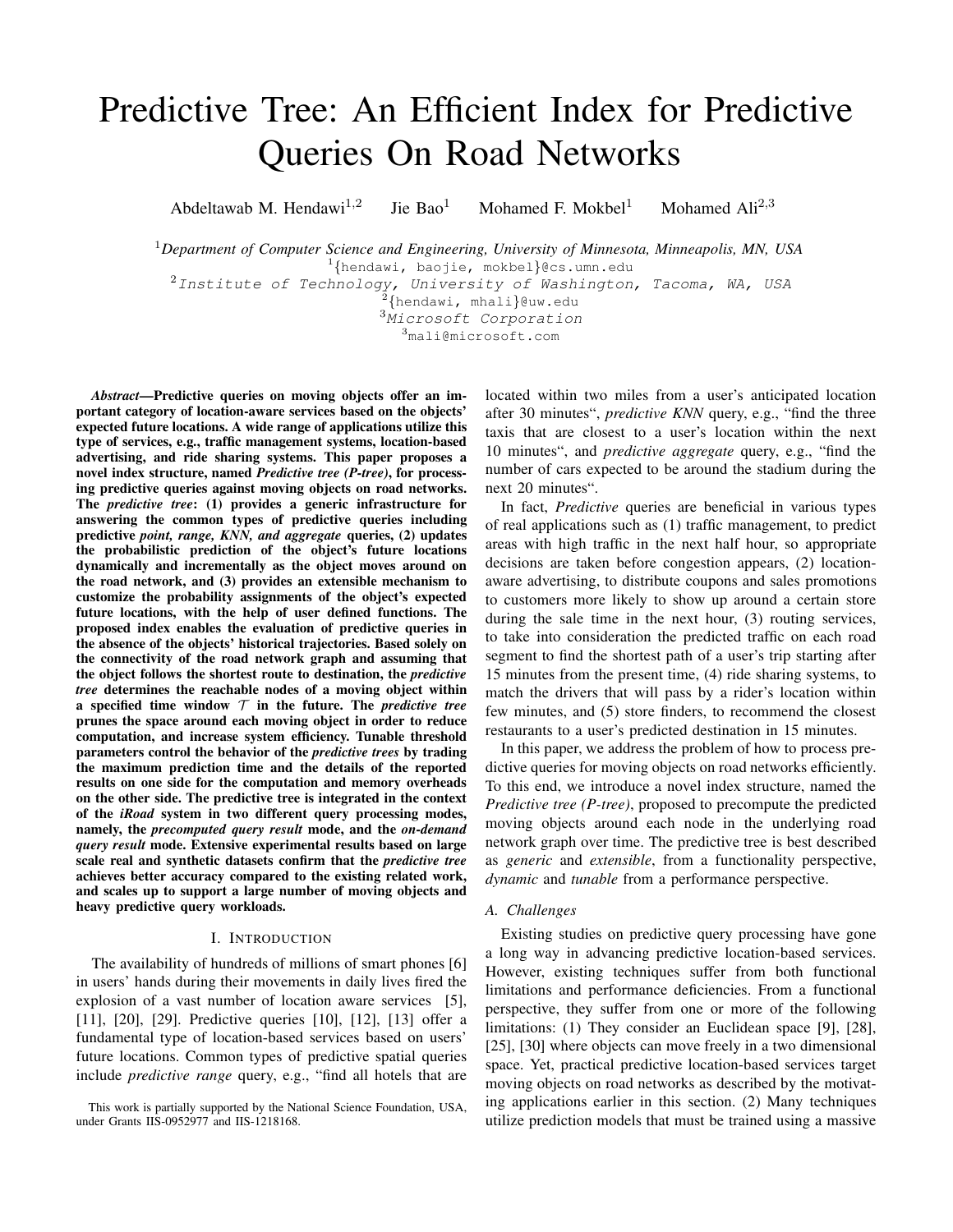a mount of objects' historical trajectories in order to produce accurate predictions [2], [9], [13], [15], [24], [28]. However, practical scenarios and industrial experience reveal that such historical data is not easily obtainable for many reasons, either due to users' privacy and data confidentiality on one side or due to the unavailability of historical data in rural areas on the other side. (3) Most of the previous solutions were designed to support a specific query type only, e.g., [13], [25], [30] support predictive range query, [3], [22], [30] support predictive KNN query, and [9], [24] support predictive aggregate query.

## *B. Approach*

Before summarizing the contributions of the proposed *predictive tree* index, we briefly highlight the basic idea of the index in order to build the proper context. Once an object starts a trip, we construct a *predictive tree* for this object such that the object's start node in the road network graph becomes the root of the tree. The *predictive tree* consists of the nodes reachable within a certain time frame  $\tau$  from the object's start location. More specifically, we assume that moving objects follow shortest paths during their travel from source to destination [16], [18]. Hence, we organize the nodes inside the *predictive tree* according to the shortest path from the object's start node, which is marked as the root of the tree. Accordingly, each branch from the root node to any node in the tree represents the shortest route from the root to this node.

Then, our prediction is based on a probability assignment model that assigns a probability value to each node inside the object's *predictive tree*. In general, the probability assignment is made according to the node's position in the tree, the travel time between the object and this node and the number of the sibling nodes. In practice, the probability assignment process is tricky and varies from one application to another.

At each node in the given road network that is indexed in *R-tree*, we keep track of a list of objects predicted to appear in this node, along with their probabilities, and travel time cost from the objects' current locations to this node. This list represents a raw precomputed answer that can be customized according to the type of the received query (i.e., point, range or kNN predictive query) at query processing time. When an object moves from its current node to a different node, we incrementally update the predictive tree by pruning all nodes in the tree that are no longer accessible through a shortest route from the object's new location. Mostly, this pruning shrinks the number of possible destinations, yet, increases the focus of the prediction. Consequently, the precomputed answer at each node in the object *predictive tree* is updated to accommodate the effect of the object's movements. This update is reflected to the original nodes in the road network. When a predictive query is received, we fetch the up-to-date answer from the node of interest and compile it according to the query type.

To adjust the behavior of the *predictive tree* and, hence, control the overall predictive query processing performance, we leverage two tunable parameters, a maximum time  $T$ and a probability threshold  $P$ . These parameters compromise between the maximum prediction time a *predictive tree* can

support and the details in the reported query results on one side, and system resources overheads, i.e., CPU and memory, on the other side.

The proposed *predictive tree* is implemented within the *iRoad* framework. The *iRoad* offers two query processing modes of leveraging the *predictive tree* to control the interaction between its components: (1) the precomputed query result mode, in which the predicted results are computed and materialized in advance; and (2) the on-demand query result mode which is a lazy approach that postpones all computation till a query is received.

# *C. Contributions*

In general, the contributions of this paper can be summarized as follows:

- We propose a novel data structure named *Predictive tree (P-tree)* that supports predictive queries against moving objects on road networks.
- We introduce a probability model that computes the likelihood of a node in the road network being a destination to a moving object. The probability model is introduced to the *predictive tree* as a user defined function and is handled as a black box by the index construction and maintenance algorithms.
- We introduce two tunable parameters  $\mathcal T$  and  $\mathcal P$  that are experimentally proved to be efficient tools to control the *predictive tree* index, the system performance, the prediction time, and the results details as well.
- We provide an incremental approach to update the predictive tree as objects move around. Hence, we utilize the existing index structure and incur minimal cost in response to the movement of the object.
- We propose the *iRoad* framework that leverages the introduced *predictive tree* to support a wide variety of predictive queries including predictive point, range, and KNN queries.
- we provide an experimental evidence based on real and synthetic data that our introduced index structure is efficient in terms of query processing, scalable in terms of supporting large number of moving objects and heavy query workloads, and achieves a high-quality prediction without the need to reveal objects' historical data.

The remainder of this paper is organized as follows. Section II sets the preliminaries and defines our problem. Section III presents the *iRoad* system. Section IV describes the the *predictive tree* and its associated construction, maintenance and querying algorithms. Experimental results are presented in Section V. The study of related work is given in Section VI. Finally, Section VII concludes the paper.

## II. PRELIMINARIES

In this section, we formalize the basic predictive query we address in this paper. Then, we define different types of predictive queries that the *predictive tree* can support within the *iRoad* framework. After that, we explain the intuition of the leveraged prediction model.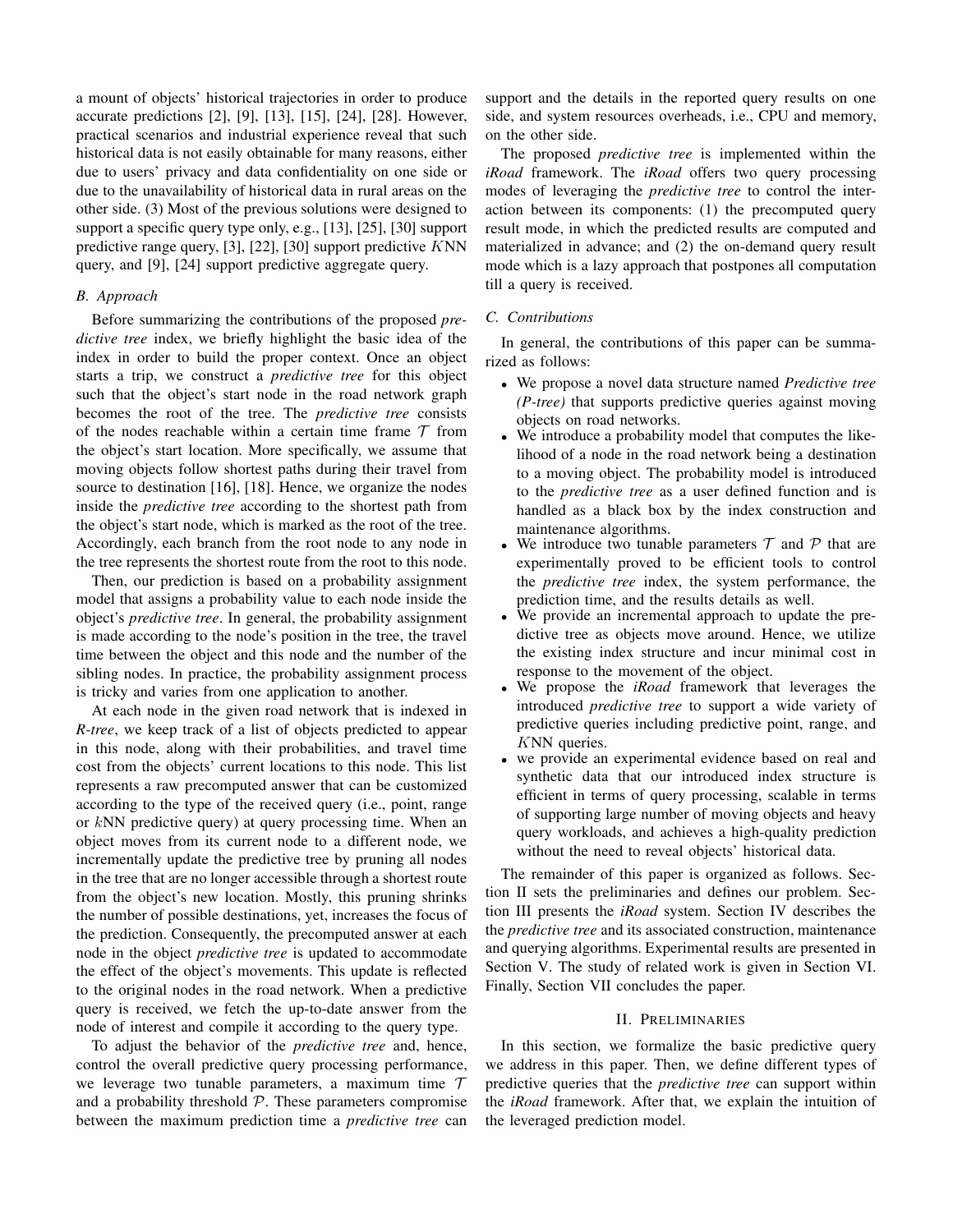

Fig. 1. iRoad System Architecture

#### *A. Basic Query*

In this paper, we focus on addressing the *predictive point* query as our basic query on the road network. In this query, we want to find out the moving objects with their corresponding probabilities that are expected to be around a specified query node in the road network within a future time period. The example of such query could be like, *"Find out all the cars that may pass by my location in the next 10 mins"*. The *predictive point* query we address in this paper can be formalized as: "Given (1) a set of moving objects  $\mathcal{O}$ , (2) a road network graph *G*(*N, E, W*), where *N* is the set of nodes, *E* is the set of edges, and *W* is the edge weights, i.e., travel times, and (3) a predictive point query  $Q(n, t)$ , where  $n \in N$ , and *t* is a future time period, we aim to find the set of objects *R*  $\in \mathcal{O}$  expected to show up around the node *n* within the future time *t*. The returned result should identify the objects along with their probabilities to show up at the node of interest. For example, within the next 30 mins, object  $o_1$  is expected to be at node  $n_3$  with probability 0.8,  $R(Q(n_3,30)) = \{  \}$ .

# *B. Extensions*

We consider the aforementioned *predictive point* query as a building block upon which our framework can be extended to support other types of predictive queries including: (i) *Predictive range* query, where a user defines a query region that might contain more than one node and asks for the list of objects expected to be inside the boundaries of that region within a specified future time, (ii) *Predictive* K*NN* query to find out the most likely  $K$  objects expected to be around the node of interest within a certain time period, and (iii) *Predictive aggregate* query to return the number of objects predicted to be within a given location in the next specified time duration.

# *C. Prediction Model*

Our prediction model employed by the introduced *predictive tree* index structure is based on two corner stones. (1) The assumption that objects follow the shortest paths in their routing trips. The intuition behind this assumption is based on the fact that in most cases, the moving objects on road networks, e.g., vehicles, travel through shortest routes to their destinations [16], [18]. In fact, this assumption is aligned with the observation in [4] that moving objects do not use random paths when traveling through the road network, rather they follow optimized ones, e.g., fastest route. As a result, this



Fig. 2. Example Of The Proposed Index Structure

model prevents the looping case that appears in the traditional turn-by-turn probability model and assigns a probability value for the moving object to turn when facing an intersection [13].

(2)The probability assignment model that assigns a probability value to each node inside the object's *predictive tree*. In fact, the probability assignment is affected by the node's position with respect to the root of the tree, the travel time cost between the object in its current location to this node, and the number of the sibling nodes. In general, our *predictive tree* is designed to work with different probability assignment models. For example, a possible probability model can give higher values to nodes in business areas, e.g., down town, rather than those in the suburbs. In our default probability model, each node in the *predictive tree* has a value equal to one divided by the number of nodes accessible from the root within a certain time range.

## III. THE IROAD SYSTEM

The proposed *predictive tree* is implemented in the context of the *iRoad* System. More precisely, the *predictive tree* and its construction, maintenance and querying algorithms form the core of the *iRoad* System. The *iRoad* System is a scalable framework for predictive query processing and analysis on road networks. The architecture of the *iRoad* system consists of three main modules, namely, the *state manager*, the *predictive tree builder* and the *query processor*, Figure 1. In this section, we present an overview of the *iRoad* System and give a brief description of its key components. Moreover, we focus on the interaction and workflow between these components under both the precomputed query result mode and the ondemand query result mode.

#### *A. State Manager*

The *state manager* is a user facing module that receives a stream of location updates from the moving objects being monitored by the system. The state manager maintains the following data structures. (1) An *R-tree* [7] that is generated on the underlying road network graph. It differs from the conventional *R-tree* in that at each leaf node, i.e., a node in the road network, in addition to storing the corresponding MBR, it also keeps track of two lists: (a) *current objects* that records the pointers to the objects around this node, and (b)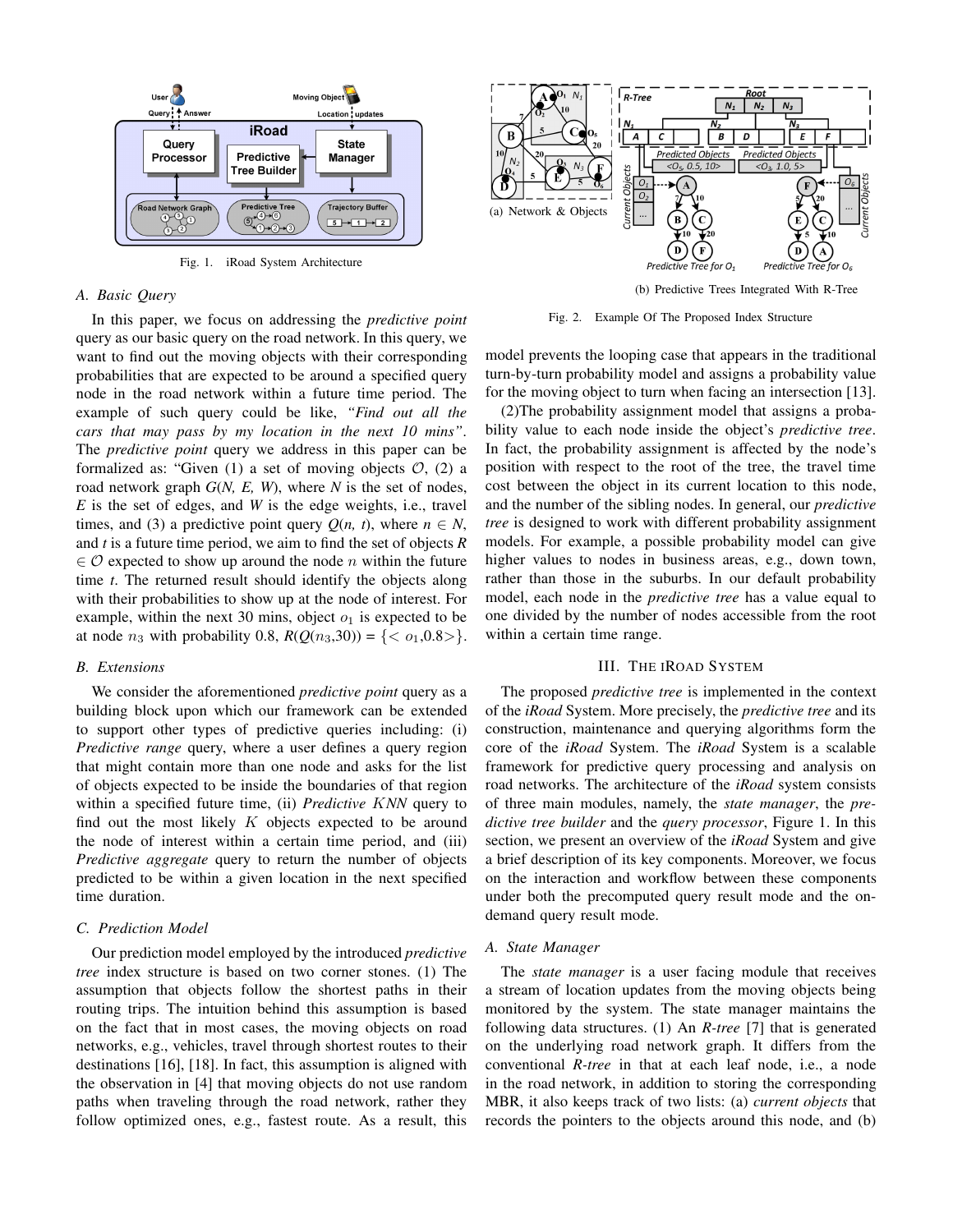*predicted objects* that maintains the predicted results of the objects that most likely to show up around that node. (2) A *trajectory buffer* that stores the most recent one or more nodes in the road network that are visited by the moving object in its ongoing trip. (3) A *predictive tree* such that root of a predictive tree is the current location of the moving object. Figure 2(a) gives an example of a set of objects moving on a road network, while Figure 2(b) depicts how the *predictive trees* are integrated within the basic data structures layout to facilitate the processing of predictive queries.

As we mentioned, the system can be running under either (1) a precomputed query result mode or (2) an on-demand query result mode. The first is the default mode inside the *iRoad* framework. In either modes, upon the receipt of a location update of a moving object, the *R-tree* is consulted and the new location is mapped to its closest node  $N_{new}$  in the road network. If the new node  $N_{new}$  is the same as the object's old node  $N_{old}$ , the object movement is not significant enough to change the system's state and no further action is taken. Otherwise, the object has moved to a different node and an evaluation of the impact of the object's movement is triggered in the system. We differentiate between the precomputed and the on-demand query result modes as follows.

**Precomputed query result mode**: In this mode, the predictive tree builder is invoked immediately once the moving object changes its current node and, consequently, the predictive tree is either constructed from scratch or updated in response to the object's movement. Remember that the predictive tree is constructed from scratch if the incoming location update belongs to a new object that is being examined by the system for the first time. Also, the predictive tree is constructed from scratch if  $N_{new}$  is not a child of the root of the object's inhand predictive tree. As will be described in Section IV, this case happens if the object decided not to follow the shortest path, e.g., made a u-turn or started a new trip. Otherwise, the tree is incrementally maintained. Note that, in this mode, the trajectory buffer data structure boils down to one single node (i.e., the current node) of the moving object because of the eagerness to update the predictive tree with the receipt of every location update. Hence, the past trajectory is entirely factored in the predictive tree.

**On-demand query result mode**: In this mode, the *trajectory buffer* stores all nodes the moving object passed by since the start of its current trip. Initially, We do not perform any computation until a query is received. Then, we identify the vicinity nodes within the time range determined by the query. Those nodes might contribute in the predicted results. For each object in these nodes, we construct its predictive tree and run a series of updates according to the list of passed nodes in its *trajectory buffer*, Figure 3. For example, in this figure, nodes *A, G, and E* are within the time range specified in the query at node *B*. Then, we construct the predictive tree for each object,  $O_1$ ,  $O_2$ ,  $O_3$ , in those nodes and update them according the passed nodes by each one. Obviously, *O*1*, O*<sup>3</sup> will contribute in the predicted objects at node  $B$ , while  $O_2$ will not contribute as node *B* is no longer a possible destination



for *O*<sup>2</sup> based on its trajectory buffer. Then, we get rid of any data structure, i.e., the predictive trees and predicted results, directly once the query processing is completed and the results are carried back to the query issuer. We ending by adding the object's current node  $N_{new}$ , i.e., Node *B* in this example, to the object's *trajectory buffer*.

## *B. Predictive Tree Builder*

The *predictive tree builder* is the component that encompasses the predictive tree construction and maintenance algorithms. It takes as input, (1) the moving object's trajectory buffer, (2) the moving object's current predictive tree (if exists), (3) the tunable parameters ( $\mathcal T$  and  $\mathcal P$ ) that trade the prediction length and accuracy for system's resources, and (4) a user defined probability assigned function. The *predictive tree builder* reflects the most recent movements of the object (as recorded in the object's trajectory buffer) to the object's predictive tree. Upon the completion of a successful invocation of the tree builder, an up-to-date predictive tree rooted at the object's current location is obtained and the object's trajectory buffer is modified to accommodate the object's current node.

The predictive tree builder is invoked in two different ways. In a *precomputed query result* mode, the builder is invoked by the *state manager* upon the receipt of every location update. The *state manager* pushes the incoming location update of a moving object  $O_i$  to the *predictive tree builder* that eagerly reflects the location update in the predictive tree of  $O_i$ . Afterwards, the tree builder updates the precomputed query results at every node in the road network that is on the shortest path route from the object  $O_i$ 's current location.

In an *on-demand query result* mode, the *predictive tree builder* is invoked by the *query processor* once a query Q is received. The *predictive tree builder* consults the road network graph and retrieves a list of nodes  $N_{vicinity}$  that are within the time distance determined by the query  $Q$ . Then, it pulls, from the *state manager*, the predictive trees and the trajectory buffers of moving objects whose current nodes are in  $N_{vicinity}$ . In other words, lazy or selective processing of moving objects that are believed to affect the query result is carried over without taking the burden of updating the predictive tree of every single moving object in the system.

## *C. Query processor*

The main goal behind predictive query processing in the *iRoad* system is to be generic and to provide an infrastructure for various query types. This goal is achieved by mapping a query type to a set of nodes  $(N_{vicinity})$  in the road network graph such that the query result is satisfied by predictions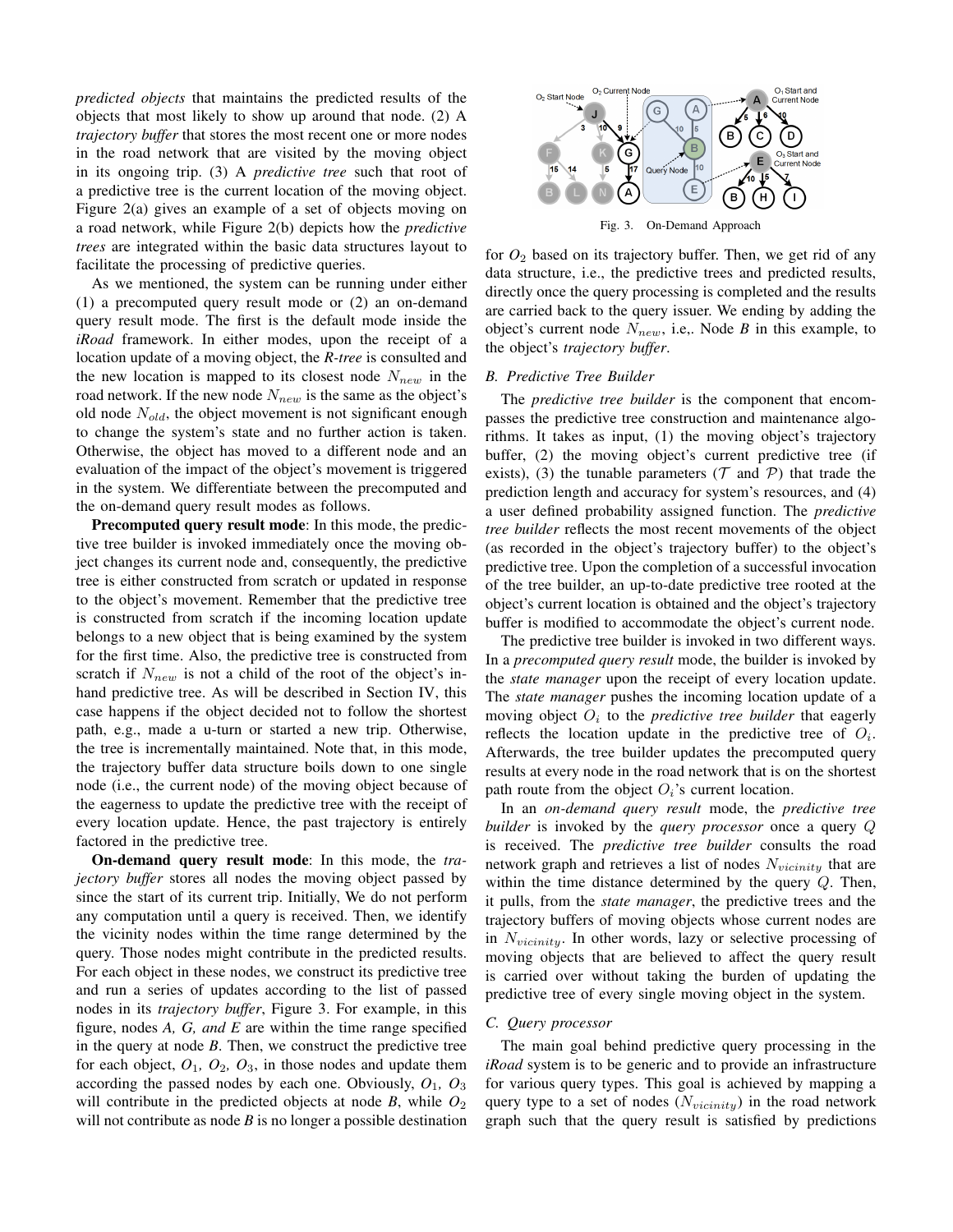#### **Algorithm 1** Predictive Tree Construction

|     |                                                                   |                 |  |                              |  |  |  | <b>Input:</b> <i>Node n</i> , <i>Time</i> Range $T$ , Road Network | Graph |
|-----|-------------------------------------------------------------------|-----------------|--|------------------------------|--|--|--|--------------------------------------------------------------------|-------|
|     | G(N, E, W)                                                        |                 |  |                              |  |  |  |                                                                    |       |
|     | 1: Step 1. Initialize the data structures                         |                 |  |                              |  |  |  |                                                                    |       |
|     | 2: Set <i>n</i> as the root of the Predictive Tree $PT$           |                 |  |                              |  |  |  |                                                                    |       |
|     | 3: Visited nodes list $NL \leftarrow \emptyset$                   |                 |  |                              |  |  |  |                                                                    |       |
|     | 4: Min-Heap $MH \leftarrow \emptyset$                             |                 |  |                              |  |  |  |                                                                    |       |
|     | 5: for all Edge $e_i$ connected with n do                         |                 |  |                              |  |  |  |                                                                    |       |
|     | 6: Insert the node $n_i \in e_i \rightarrow MH$                   |                 |  |                              |  |  |  |                                                                    |       |
|     | $7:$ end for                                                      |                 |  |                              |  |  |  |                                                                    |       |
|     | 8: Step 2. Expand the road network and create the predictive tree |                 |  |                              |  |  |  |                                                                    |       |
|     | 9: while the minimum time range $T_{min}$ in $MH < T$ do          |                 |  |                              |  |  |  |                                                                    |       |
| 10: | Get the node $n_{min}$ with $T_{min}$ from MH                     |                 |  |                              |  |  |  |                                                                    |       |
|     | 11: if The $n_{min} \notin NL$ then                               |                 |  |                              |  |  |  |                                                                    |       |
|     | Insert $n_{min} \rightarrow PT$<br>12:                            |                 |  |                              |  |  |  |                                                                    |       |
|     | Insert $n_{min} \rightarrow NL$<br>13:                            |                 |  |                              |  |  |  |                                                                    |       |
|     | 14:<br>for all Edge $e_i$ connected with $n_{min}$ do             |                 |  |                              |  |  |  |                                                                    |       |
|     | 15:                                                               |                 |  | Insert the node $n_i \to MH$ |  |  |  |                                                                    |       |
|     | 16:                                                               | end for         |  |                              |  |  |  |                                                                    |       |
|     |                                                                   | $17:$ end if    |  |                              |  |  |  |                                                                    |       |
|     | 18: end while                                                     |                 |  |                              |  |  |  |                                                                    |       |
|     |                                                                   | 19: Return $PT$ |  |                              |  |  |  |                                                                    |       |

associated with these nodes. For predictive point queries as an example, the point query is answered using the information associated with the road network node that is closest to the query point. For predictive range queries, all nodes in the range are considered to compute the query result. For predictive KNN queries, we sort those predicted objects associated with  $N_{vicinity}$  based on their probabilities.  $N_{vicinity}$  is rationally expanded till  $K$  objects are retrieved, if visible.

In a *precomputed query result* mode, generic results are prepared in advance and are held in memory. The process is triggered by an update in object's location and the precomputed results are constructed/updated for *all* nodes along the shortest path route of that object. Therefore, most of the work is done during the location update time. Upon the receipt of a query, the *query processor* fetches the precomputed results only from nodes in  $N_{vicinity}$ , adapts them according to the type of the received query and gives a low latency response back to the user.

In an *on-demand query result* mode, nothing is precomputed in advance and all computation will be performed after the receipt of the user's query.  $N_{vicinity}$  is identified and the predictive tree of objects whose current node belong to  $N_{vicinity}$ are constructed/upadted as described earlier in this section. Then, the results are collected and adapted to the query type in a similar way to the precomputed result approach.

# IV. PREDICTIVE TREE

In this section, we describe the proposed *predictive tree* index structure that is leveraged inside the *iRoad* framework to process predictive queries based on the predicted destinations of the moving objects within a time period  $T$ . We first introduce the main idea and the motivation to build the *predictive tree*. After that, we provide a detailed description for the two main operations in the *predictive tree*: 1) predictive tree construction, and 2) predictive tree maintenance.

The idea of the *predictive tree* is to identify all the possible destinations that a moving object could visit in a time period  $\mathcal T$  by traveling through the shortest paths. As there may only exist one shortest path from a start node to a destination node, we can guarantee it will be a tree structure (i.e., without any loop). The intuition for constructing the *predictive tree* with a time boundary  $T$  is based on two real facts: 1) most of the moving objects travel through shortest path to their destinations [16], [18], and 2) majority of the real life trips are within a time period, e.g., 19 minutes [17], [18]. As a result, we only need to care about the possible destinations reachable through a shortest route from the object's start location within a bounded time period. Based on that, we build the *predictive tree* to hold only the accessible nodes around a moving object and assign a probability for each one of them.

The *predictive trees* leveraged in the *iRoad* system significantly improves the predictive query processing efficiency for two main reasons. 1) The possible destinations of the prediction shrinks as a result of using the time boundary  $\mathcal{T}$ . Yet, prediction computation is performed on few number of nodes instead of millions of nodes in the underlying road network, e.g., road network of California state in USA has about 1,965,206 nodes and 5,533,214 edges [23]. 2) Inside the *predictive tree*, we maintain only those nodes with probability higher than a certain probability threshold parameter  $P$ , e.g., 10%. By doing this, we cut down the computation overhead consumed for continuously maintaining the predicted results at each node in the predictive trees. Moreover, we control *iRoad* to focus on those nodes that more likely to be reached by a moving object. Yet, the query reported results can be more reasonable to users.

# *A. Predictive Tree Construction*

**Main idea.** When a moving object starts its trip on the road network, we build a *predictive tree* based on its starting location to predict its possible destinations within a certain time frame  $T$ . We propose a best-first network expansion algorithm for constructing predictive tree for time period  $\mathcal{T}$ , e.g., 30 minutes. We set the object's initial node as the start node, then, we visit the nodes and edges on the road network that are reachable using a shortest path from this start node [21]. The algorithm proceeds to traverse and process the edges in the road network based on the travel time cost from the start node until all the costs to the remaining edges are over  $\mathcal{T}$ .

**Algorithm.** The pseudo code for the predictive tree construction algorithm is given in Figure 1. The algorithm takes the road network  $G = \{N, E, W\}$ , a starting node n and a time range  $T$  as input. The algorithm consists of two main steps:

• **Initialization.** We first initialize the predictive tree under construction by setting the start node  $n$  as the root of the tree. We also create the *visited nodes list* NL to store the nodes that have been processed by the algorithm so far. An empty min-heap,  $MH$ , is employed to order the nodes based on its distance to the root node  $n$ . After that, we insert the nodes that are directly connected with the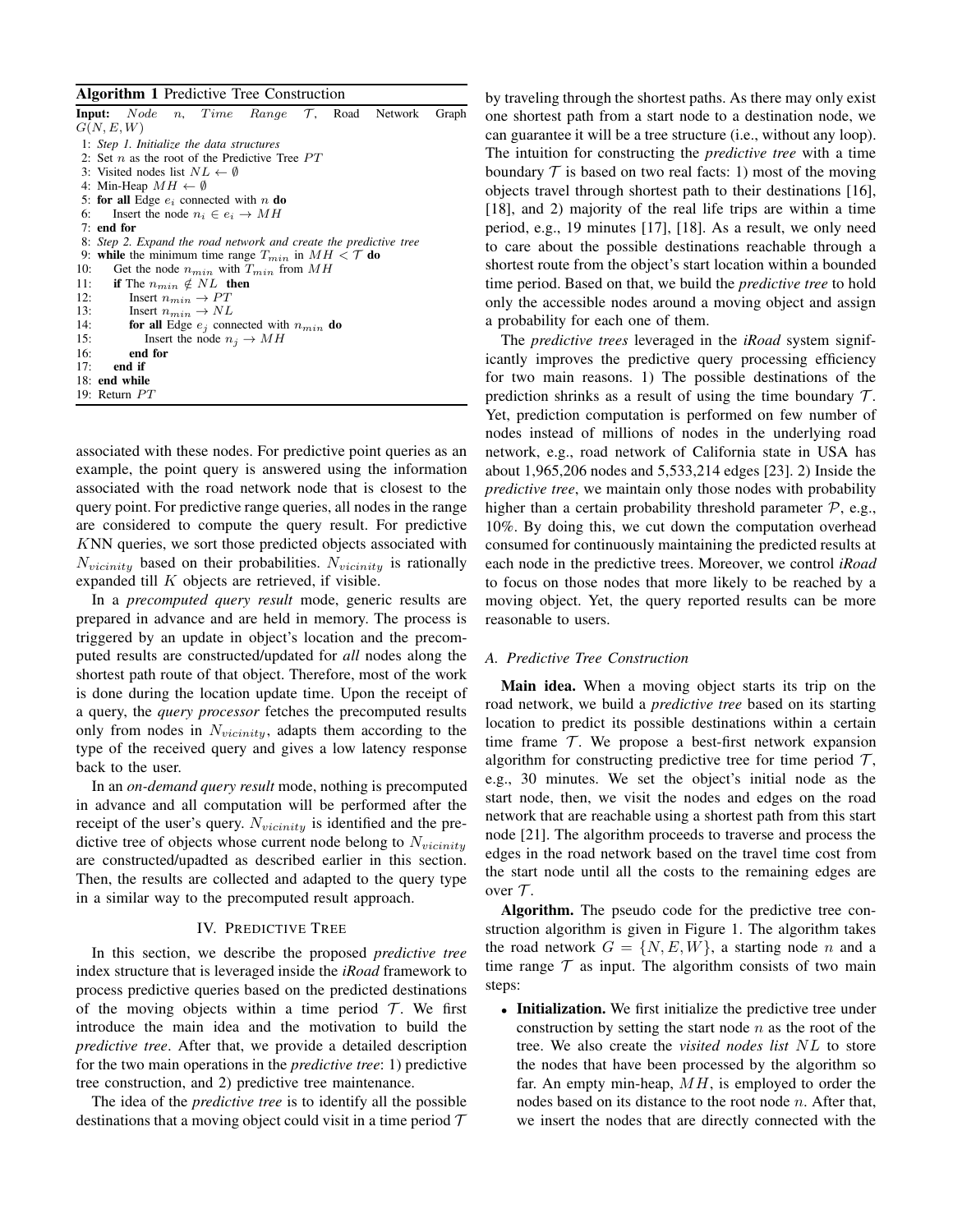

Fig. 4. Example of Constructing And Expanding The Predictive Tree Started At Node A.

root node *n* into the min-heap  $MH$ , (Lines from 2 to 7 in Algorithm 1).

• **Expansion.** We continuously pop the node  $n_{min}$  that is the closest to the root node from the min-heap. Then, we check if that node has been visited by our algorithm before, which means there was a shorter path from the root to this node nmin. If *visited nodes list* NL does not contain  $n_{min}$ , we insert the node  $n_{min}$  to it as well as a child to the current expanding branch of the predictive tree  $PT$ . After that, we insert to the min-heap  $MH$  the node  $n_i$  that is connected with the yet processed node  $n_{min}$  for further expansion. The algorithm stops when the distance between the next closest node in the minheap is over the boundary  $\mathcal T$ , (Lines from 8 to 18 in Algorithm 1).

**Example.** Figure 4 gives an example for constructing a predictive tree for node A from the given road network. For this example, we set the time period  $T$  to 20 minutes. Figure 4(a) gives the original road network structure, where circles represent nodes and lines between nodes represent edges and the number on each edge represents the time cost to traverse that edge. In the first iteration, we start by setting the root of the tree to node  $A$ . Then, we insert nodes  $B$  and  $C$  into the min-heap, as they are the connected ones to the root node A, Figure 4(b). After that, we expand the closest child to the root,  $B$ , where we insert  $D$  and  $E$  into the minheap  $MH$  and put  $B$  in the predictive tree and the visited nodes list NL as well, Figure 4(c). In the second iteration, node  $C$  is the closest node to the root with travel time cost equals 10 minutes. Yet, we insert  $C$  into the predictive tree in addition to the visited nodes list. At the meanwhile, we put  $B$  and  $F$  into the min-heap. In this turn, the cost from root A to node B is 15 minutes, Figure 4(c). The next iteration picks up the node  $B$  again from the min-heap  $MH$ . The algorithm skips the processing for  $B$ , as it is already in the visited node list NL. Accordingly, we continue the expansion of node  $D$ , and insert  $E$  to the min-heap. After that, all the remaining nodes in the min-heap have the distance more than the time interval  $\mathcal T$ . The algorithm terminates and returns the constructed predictive tree, Figure 4(e).

**Predictive Tree Expansion.** As we mentioned above, the *iRoad* framework can answer predictive queries up to a maximum time boundary  $\mathcal T$  in the future. This means, the in-hand predictive tree can not support prediction for object's trips that last longer than the specified future time  $\mathcal T$ . Therefore, to support those longer trips, we have to expand the tree to make sure that its depth under the object new location is not less than  $\mathcal T$ . In this section, we explain how to expand the predictive tree according to an object's movements.

**Main idea.** The main idea to expand a predictive tree is to locate the original predictive tree based on the start location of the object. After that, we take the new location of the object and make it as the new root for the just updated predictive tree. Then, the new destinations of the moving objects are the nodes located within the sub-tree underneath the new root. At the meanwhile, all the other nodes will be discarded for the further predication and processing. One important thing we have to take into consideration while we are inserting new nodes to the expanded predictive tree is that, all inserted nodes have to be reached in a shortest path from the object's start node. This means, we can postpone the deletion of the data structures used to build the original predictive tree until its corresponding object finishes its trip. This decision is to avoid reconstructing the predictive tree from scratch, instead, the expansion process acts as one more iteration in the construction algorithm.

**Example.** Figure 4(f) gives an example for updating a predictive tree according to the object movement. Figure 4(e) gives the original predictive tree for the object *o* when it starts the trip at node A. In this example, the object moves from the starting location  $A$  to  $C$ . We get the current location of the object and locate it to the new node  $C$  in the original predictive tree. After that, the system returns  $C$  directly to the moving object as the root for its expanded predictive tree. Then, only the children of the new root, i.e., node  $F$ , will be considered in the further processing.

#### *B. Predictive Tree Maintenance*

In this section, we explain how to maintain the constructed predictive tree such that objects movements are reflected on the structure of the tree as well as the probabilities of its nodes.

**Main idea.** When a moving object starts a new trip, we get its start location and map it to the closest node in the road network graph. Then, we dispatch the *tree construction* module to construct a predictive tree with the root pointing to the object's start node. At this point, the *tree construction* computes the probability of each node in the in-hand predictive tree to be a destination to that object. If a node has a probability higher than the predefined threshold parameter  $P$ , we insert the object to the list of predicted objects stored at this node. When the object travels to its next node in the tree, the *predictive tree maintenance* maintains the predicted results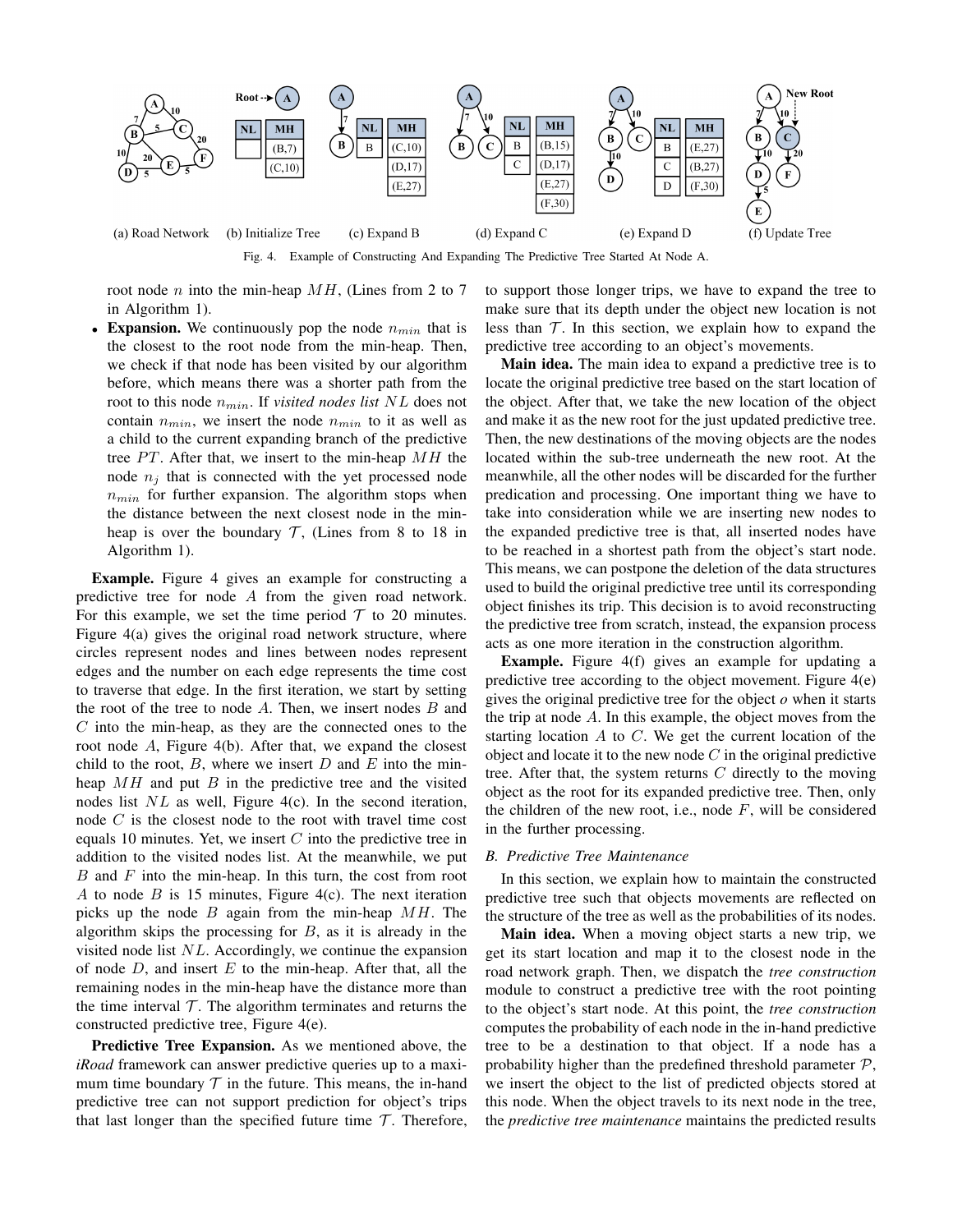#### **Algorithm 2** Predictive Tree Maintenance

|        | <b>Input:</b> Probability Threshold $\mathcal{P}$ , Time Range $\mathcal{T}$ , Current Node <i>n</i> , trajectory |  |  |  |  |  |  |
|--------|-------------------------------------------------------------------------------------------------------------------|--|--|--|--|--|--|
| buffer |                                                                                                                   |  |  |  |  |  |  |
|        | 1: if $n =$ last added node in <i>trajectory buffer</i> then                                                      |  |  |  |  |  |  |
| 2:     | return;                                                                                                           |  |  |  |  |  |  |
|        | 3: else if $(n$ is the first movement of $o$ or movement to n violates shortest                                   |  |  |  |  |  |  |
|        | path then                                                                                                         |  |  |  |  |  |  |
|        | 4: trajectory buffer $\leftarrow \emptyset$                                                                       |  |  |  |  |  |  |
|        | 5: Construct the predictive tree $PT$ for o rooted at n                                                           |  |  |  |  |  |  |
|        | 6: else if Tree depth underneath $n < T$ then                                                                     |  |  |  |  |  |  |
| 7:     | Expand the predictive tree $PT$                                                                                   |  |  |  |  |  |  |
|        | 8: Prune the predictive tree $PT$                                                                                 |  |  |  |  |  |  |
| 9:     | Delete $o$ from the list of predicted objects at $n_i$                                                            |  |  |  |  |  |  |
|        | $10:$ else                                                                                                        |  |  |  |  |  |  |
| 11:    | Prune the predictive tree $PT$                                                                                    |  |  |  |  |  |  |
| 12:    | Delete $o$ from the list of predicted objects at $n_i$                                                            |  |  |  |  |  |  |
|        | $13:$ end if                                                                                                      |  |  |  |  |  |  |
|        | 14: for each node $n_i$ in PT do                                                                                  |  |  |  |  |  |  |
|        | 15: Compute the probability $P(n_i)$                                                                              |  |  |  |  |  |  |
|        | 16: if $P(n_i) > P$ then                                                                                          |  |  |  |  |  |  |
|        | Insert $o \rightarrow$ list of predicted objects at $n_i$<br>17:                                                  |  |  |  |  |  |  |
| 18:    | end if                                                                                                            |  |  |  |  |  |  |
|        | $19:$ end for                                                                                                     |  |  |  |  |  |  |
|        | 20: Insert $n \rightarrow \text{trajectory buffer}$                                                               |  |  |  |  |  |  |
|        |                                                                                                                   |  |  |  |  |  |  |

at each node in the tree as follows. (1) The predictive tree is updated by changing its root to point out to the object current node, and/or by extending the tree if its depth underneath the objects' current node is less than the time period  $\mathcal{T}$ . (2) All nodes other than those in the current subtree underneath the new root will be pruned. Hence, we remove all occurrences of that object along with its probability from the predicted results at those pruned nodes. (3) The list of predicted objects at the current subtree will be updated by either adding the object to it, or modifying its probability in case the object is already there. In fact, the *predictive tree maintenance* is a core operation inside the *predictive tree* index structure, as it is responsible for maintaining the tree and hence updating the predicted objects at each node in the tree and reflecting that to the nodes in the original road network graph.

**Algorithm.** Algorithm 2 gives the pseudo code for the *predictive tree maintenance* algorithm. The algorithm takes the *trajectory buffer* for the moving object o, and its current node  $n$ , in addition to two system parameters, the probability threshold  $P$  and time range for maximum predictable period in the future  $\mathcal T$ . Initially, we check if the object is still around its original node, then, the algorithm does nothing, (Line 2 in Algorithm 2). Otherwise, the algorithm preforms one or more of the following possible steps.

(1) *Construct New Predictive Tree.* The algorithm examines if the object starts a new trip by checking for two cases; (a) it has not passed by any previous node, or (b) its recent movement violates shortest path routing which internally means the object moves to a node that is not a child of its previous node within its predictive tree. For any of these cases, the algorithm constructs a new predictive tree  $PT$  for the object  $o$  with a root points to the object's current node  $n$ , (Lines 4, and 5, in Algorithm 2).

(2) *Maintain Existing Predictive Tree.* If the object o takes one more step toward its destination through a node in its

original predictive tree  $PT$ , we need to make sure that the depth of the subtree underneath its current node  $n$  is greater than or equal to the maximum prediction time  $\mathcal T$ . If this is the case, we prune the in-hand tree by cutting off all nodes not in the subtree underneath the new root  $n$ , Line 11 in Algorithm 2. Pruned nodes are no longer possible destinations to the object o as they can not be reached in a shortest path from the object's current location. If it is not the case, the algorithm dispatches the *predictive tree expansion* submodule, explained earlier in this section, to extend the original tree  $PT$  such that the time distance from the current node  $n$  to the end of  $PT$  is at least equal to  $\mathcal T$ . Then we prune the updated tree, (Lines 7, and 8 in Algorithm 2).

(3) *Assign The Probability.* After having the modified predictive tree  $PT$  for the object  $o$ , we compute the probability for each node  $n_i$  in PT being a possible destination to  $o$ , Line 15 in Algorithm 2. This is done according to the probability assignment model, Section II-C.

(4) *Maintain The Predicted Results.* The aim of this step is to make sure that the list of predicted objects stored with each node in the road network get updated according to the effect of the object's movements. This is done by performing the following two actions. (First) Within the pruning process we have to delete any occurrence for the object  $o$  from the list of predicted objects at the excluded nodes, (Lines 9, and 12 in Algorithm 2). (Second) After computing the probability of each node in the current  $PT$ , we check if this probability is above the given probability threshold  $P$ , we insert a new record to the list of predicted results at the node  $n_i$ , in case that o is not in this list. Otherwise, we just modify its corresponding probability value. This record consists of identifier for the object o, its probability  $P(n_i)$  to show up at  $n_i$ , the travel time from the tree root to the node  $n_i$ , (Lines from 15 to 18 in Algorithm 2). This list of predicted results will be used later by the query processor module to evaluate users' queries. Finally, the algorithm updates the *trajectory buffer* to accommodate the current node  $n$ , Line 20 in Algorithm 2.

**Example.** Figure 5 illustrates how the *tree maintenance* algorithm works. Given the road network graph shown in Figure 5(a), and assuming that the object  $\sigma$  has started its trip at node A, we construct its predictive tree rooted at node A and its depth is 20 minutes, Figure 5(b). When the object  $\sigma$  moves to the next node B in its trip, then the algorithm preforms some consequent actions, Figure 5(c). First, it assures that the depth of the tree under the object current node B is at least equal to the maximum prediction time  $\mathcal T$ , which is valid in this step. Second, it updates the list of predicted objects in all nodes in the original tree rooted at node A. This is done by modifying the probability at nodes B, E, F, and G, and deleting the occurrence of  $o$  at nodes A, C, D, H, and M as they are no longer possible destinations to o. Third, we prune the tree by cutting off all nodes that are not possible destination to o via a shortest path from start node A. So, we exclude the nodes A, C, D, H, and M. This step reduces the CPU cost required later to compute and update the probability at each reachable node. As the object  $o$  travels to the next node F, we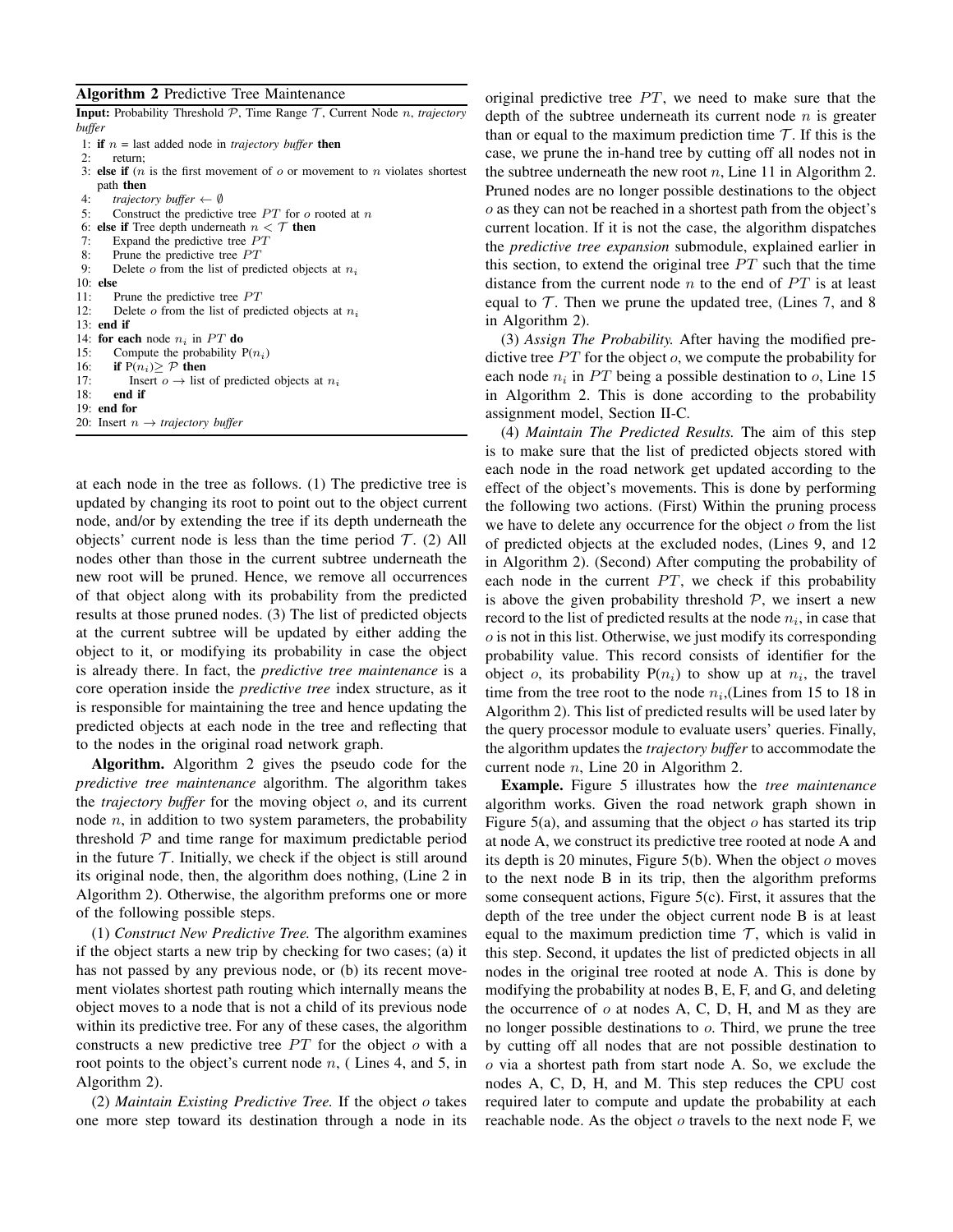

Fig. 5. Demonstration Example For An Object Trip And Predictive Tree Maintenance

find that no further children of F in the current predictive tree, Figure 5(d). Yet, we need to check if it is the end of a trip, in case that the tree can not be extended. Here, it is not the case, so we extend the subtree under F, compute the probability of the nodes in this subtree, modify the list predicted objects at all nodes under node B, and finally prune the nodes under B except the subtree of F, Figure  $5(e)$ .

#### *C. Querying The Predictive Tree*

The main idea of processing predictive queries in *iRoad* system is to have generic results prepared in advance and held in memory. So for coming queries, the *query processor* module fetches those results, adapts them according to the type of received query and responds to users in a very fast response time. Since the computation of predicted answer is already accomplished by the *predictive tree construction* algorithm and maintained by the *predictive tree maintenance* algorithm, thus, the of task of *query processor* module becomes straight froward. What we need to do here is, First, we find out the node of interest for which the query is asking about its predictable objects. Then, we retrieve the list of the *predicted objects* saved with this node. Then we shape the answer to match the user's query type. Second, we examine if the query invokes the predicted results at many nodes rather than a single node, then, we combine the answers at those nodes of interest into a single basket by taking the union of the *predicted objects* lists associated with them. This will get rid of redundant objects. To unify the probabilities for object predicted to appear in more than one node of interest with different probabilities, we use the maximum probability among its occurrences. Finally, according the query type,we adjust the in hand generic results.

## V. EXPERIMENTAL EVALUATION

This section experimentally evaluates the performance of the *predictive tree* index within the *iRoad* framework.

# *A. Experimental Setup*

In all experiments of this evaluation, we use real road network data of the Washington state, USA. For the accuracy evaluation, we use real data sets for cars trajectories around the area of Seattle [1], [14]. For the scalability and efficiency experiments, we use the Minnesota traffic generator [19] to generate large sets of synthetic moving objects on the Washington real map. The number of objects varies from 10K to 50K objects per set. To test the introduced approaches against

different workloads, we build a query workload generator. The number of generated predictive queries varies from 10K to 50K queries per workload. In case of test scalability with the region sizes covered by the query, theses sizes range from 0.01 to 0.08 of the total size of the underlying road network graph. The future times  $T$  for the generated queries vary from 5 to 25 minutes. The probability threshold  $P$  varies from 0.02 to 0.10. Predictive point query is the default query type unless we mention a different one. In each run we use 3k queries for warming up before we start measuring the experimental metrics, i.e, CPU cost, memory overhead, and accuracy percentage. Also, we let the system to have a sufficient number of moving objects, i.e., read all objects' movements with time stamp  $\leq$  5, before we start firing the queries. All experiments are based on an actual implementation of the *predictive tree* and the whole *iRoad* framework. All the components are implemented in  $C#$  inside visual studio 2013 with .net framework. Our implementation source code for the *predictive tree*, and sample datasets are accessible through [8]. All evaluations are conducted on a PC with Intel Xeon E5- 1607 v2 processor and 32GB RAM, and running Windows 7.

#### *B. Accuracy Evaluation*

In this section, we compare the accuracy achieved by employing the *predictive tree* versus the Mobility Model [13]. We feed both of them with current objects trips and without historical trajectories. The prediction accuracy is measured by the probability each approach assigns to the actual future node of an object. We use real objects trajectories at five different cities around the Settle area in Washington, USA. In Figure 6, we examine the effect of the number of passed nodes on the accuracy of the next node prediction as an indicator for short term prediction. Clearly, the *predictive tree* gains benefits from the object's current trip by pruning the possible destinations to lower number, while the *mobility model* does not prune at all. Hence, the *mobility model* can be best described as a random walk model, in case of the absence of historical knowledge.

As given by Figure 6(d), the *predictive tree* can achieve up to 73% accuracy in predicting the next node. Overall, the average accuracy for the *predictive tree* is about 67% while it is less than 40% for the *mobility model* approach. The fall down in Figure 6(b) is caused by the high density of the road network in this area which increases the number of possible destinations, hence, decreases the prediction accuracy. In general, there are two main factors that affect the prediction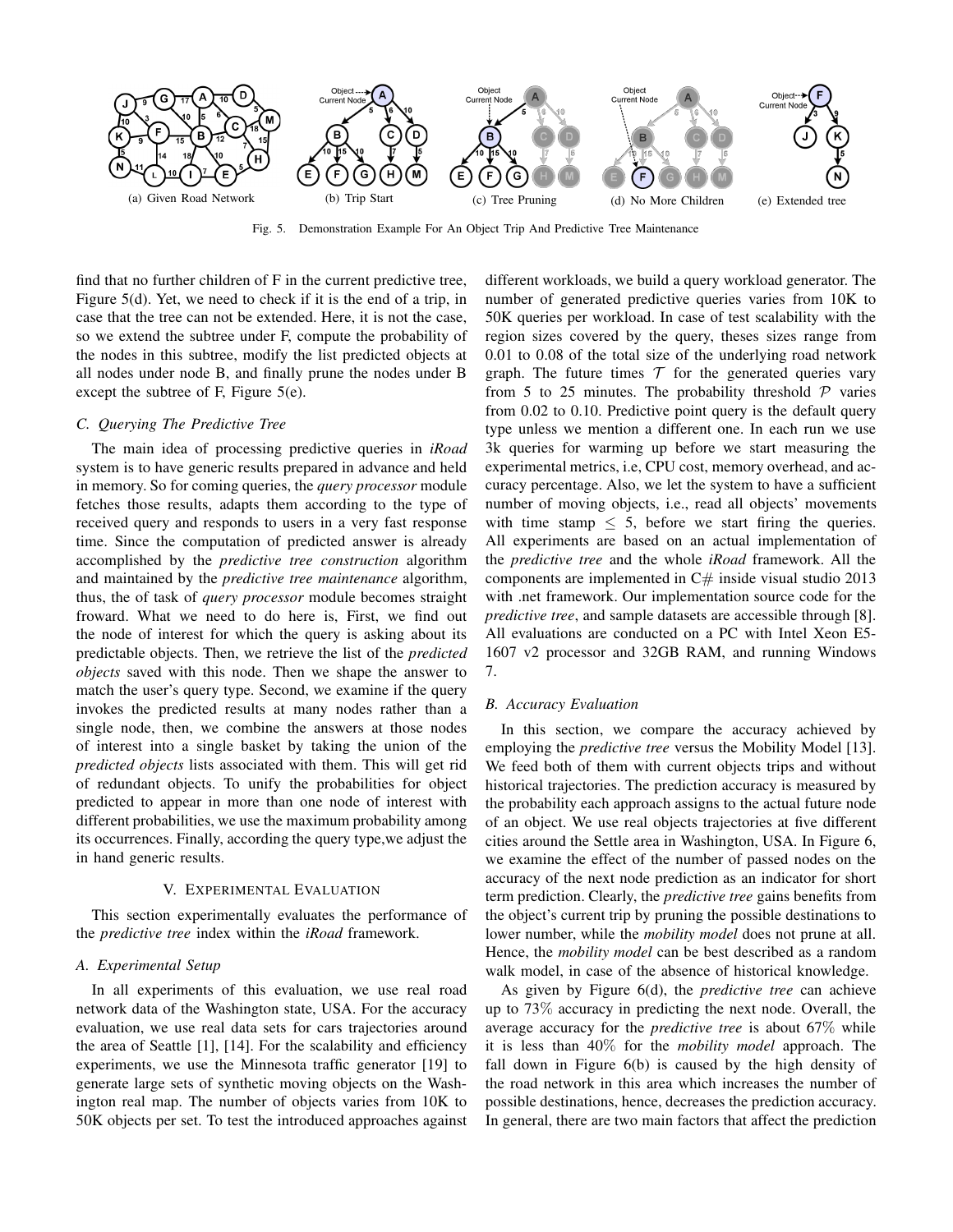

Fig. 7. Accuracy Evaluation For Long Term Prediction

accuracy inside the *predictive tree* . (1) The extent to which a moving object follows the shortest paths in its travel, and (2) the average degree of a node in the underlying road network. In attempt to test the accuracy pattern of each approach in long term prediction, we let the objects pass by a sufficient number of nodes, i.e., five nodes, then we measure the probability given to each of the five nodes next to the objects' current node, Figure 7. As expected, the accuracy decreases while we look far in the future. However, the *predictive tree* still acts better.

## *C. Scalability Evaluation*

For the scalability evaluation, we compare the two different approaches, precomputed and on-demand, of employing the predictive tree inside the *iRaod* framework. As discussed in Section III, the earlier is the default approach inside the *iRoad* framework where the predicted objects are computed and stored at each node in advance. While in the latest, we postpone all computations until a query is received. In these sets of experiments, we study the scalability of the *predictive tree* within the two aforementioned approaches with numbers of queries, query sizes, i.e., for predictive range queries, number of moving objects, future prediction time  $\mathcal{T}$ , and different levels of the probability threshold  $P$ . For each test, we measure the average CPU time and the maximum memory footprint.

**Scalability with number of queries.** As depicted in Figure 8(a), the CPU cost for the on-demand approach is almost steady around 75 millisecond per query. While for the precomputed approach, it decreases from 8 millisecond per query to less than half millisecond when the number of queries increases from 20K to 100K. This concludes that the precomputed approach significantly saves the CPU time. The reason is that once we compute and save the predicted answer at a node, it serves as many queries as needed without extra computation. However, the on-demand approach acts better

w.r.t. memory overhead, Figure 9(a), as it does empty the data structures once the query is processed.

**Scalability with query size.** In this set of experiments, we study the scalability of each approach with large query sizes in predictive range queries. We vary the query size ratio from 0.01 to 0.08 of the the given road network graph. We found that the average CPU cost per query for the precomputed is almost steady at 3MS, while it varies from 194MS to 755MS for the on-demand. This means the CPU cost for the on-demand approach linearly increases when the query size increases, Figure 8(b). Intuitively, this is a rational behavior, as the on-demand performs computations for more objects with bigger sizes. Obviously, from the CPU time perspective, the precomputed approach is faster by orders of magnitude. From the memory overhead perspective, Figure 9(b), the on-demand approach is more memory friendly. However, it has some slightly increasing trend as a result of keeping the predictive trees longer time till the query is processed as a whole.

**Scalability with prediction time**  $T$ **. When we examine the** scalability with the maximum prediction time  $T$  the *predictive tree* can support, we can notice a remarkable increase in both approaches w.r.t. the average CPU cost, Figure 8(c). However, there is a significant difference between the minimum/maximum CPU cost for each approach. The lowest CPU cost for the precomputed approach is 0.5MS at  $T = 5$  minutes and 2MS for the on-demand, while the maximum is 45MS and 5395MS respectively at  $T = 25$  minutes. The CPU time overheads come from the extra computations required to construct bigger predictive trees and maintain more reachable nodes. On the other hand, the memory overhead for the on-demand is almost stationary, i.e., from 19 to 22MB. This is extremely less than the min/max overheads for the precomputed, i.e., 219MB and 3.4GB, Figure 9(c).

**Scalability with probability threshold**  $P$ . Figure 8(d) and Figure 9(d) illustrate the effect of increasing the probability threshold P from 0.02 to 0.10 on the scalability of the *iRoad*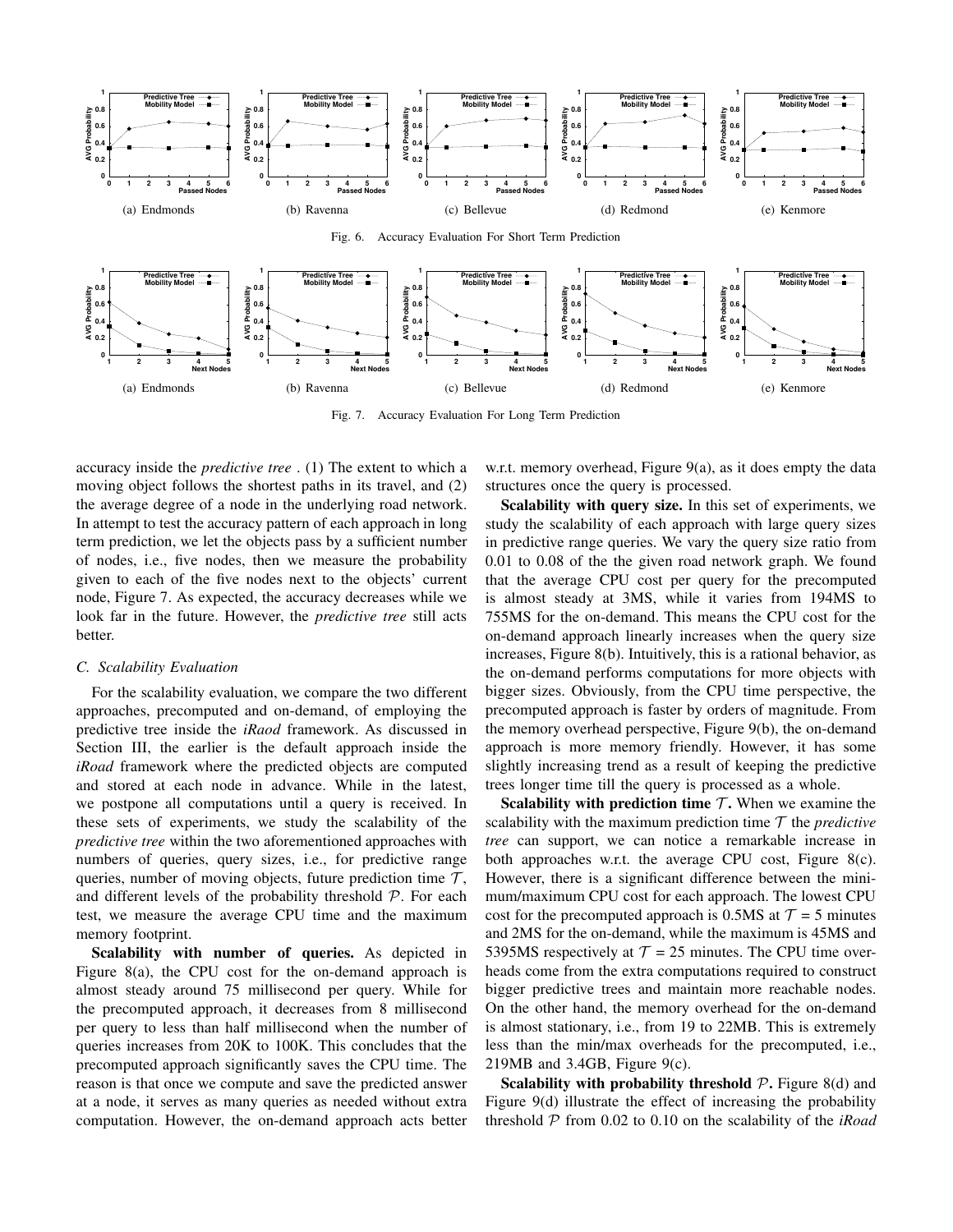

Fig. 9. Scalability Evaluation (Memory Overhead)

in general. For the on-demand, the average CPU cost reduces from 86 to 77MS, and the memory overhead from 50 to 20MB. Also, for the precomputed, the average CPU cost reduces from 5 to 3MS and the memory overhead from 724 to 702MB. The justification for this reduction comes from the fact that we exclude the nodes with probability less than P.

**Scalability with number of objects.** The more objects to consider, the more predictive trees to build, and the extra computation and memory overhead to pay. That fact is obviously given by Figure 8(d) and Figure 9(d). The average CPU cost for the precomputed is between 4MS at 10K objects and 18MS at 50K objects. This is dramatically less than the one for the on-demand approach, 112 to 667MS. From the memory overhead view, the on-demand consumes 20MB more to answer the same number of queries with 10K objects and 88MB with 50K objects, while the precomputed adds up to 670MB with 10K objects and 3GB with 50K objects.

## *D. Efficiency Evaluation*

In this set of experiments, we evaluate the effect of the different parameters on the two main operations of the *predictive tree* index structure, namely *tree construction* and *tree maintenance*. We ignore querying the tree operation, i.e., *query processor*, since it just retrieves the answer from the query node, hence, its cost is negligible compared to the other two operations. We study those operations within the evaluation of the precomputed approach as it is the dominant w.r.t. the CPU cost. Figure 10(a) gives the impact of increasing the number of queries. We can notice the average CPU cost drops down for both operations as the number of queries goes up. As mentioned earlier, the reason is that once a predictive tree is constructed, it can participate in processing as many queries as needed without extra computation, and the same for the maintenance operation. Therefore, the average CPU time decreases while the number of queries increases. From Figure 10(b), we can conclude that both operations are significantly impacted by the maximum prediction time  $\mathcal T$ . The average CPU cost for the *tree construction* starts with 0.43MS at  $T = 5$  minutes, and tends to 31.57MS at  $T = 25$  minutes. A similar trends happens with the *tree maintenance* operation where it charges the CPU 0.05 and 14.03MS at  $T = 5$  and 25 respectively. The impact of tuning the probability threshold  $P$  is provided in Figure 10(c). The major recorded influence is on the *tree maintenance* operation. That is because larger probability means less detailed tree, i.e., include only those nodes with probability  $\geq \mathcal{P}$ . We can notice that the average CPU cost for the tree maintenance drops from 0.47MS at  $P =$ 0.02 to 0.09MS at  $P = 0.10$ . Finally, Figure 10(d) provides the consequence of large numbers of moving objects on the two fundamental operations. Normally, we construct and maintain a predictive tree for each extra moving object. Hence, the average CPU cost increases for both the *tree construction* and *tree maintenance* operations. It is also remarkable in all graphs in Figure 10 that *tree construction* represents the big portion of the CPU cost relative to *tree maintenance* operation.

## *E. Experiments Summary*

From the accuracy evaluation set of experiments, it is obvious that the predictive tree achieves more accurate short and long term prediction compared to the most related work. From the scalability study, the predictive tree proves its ability to scale up to efficiently process heavy query workloads and handle large number of moving objects. It is also concluded that the precomputed mode is CPU friendly while the ondemand mode is memory friendly. In addition, the controllable parameters ( $\mathcal T$  and  $\mathcal P$ ) are assessed to adjust the overall system performance such that a graceful degradation takes place under periods of heavy workloads.

#### VI. RELATED WORK AND DISCUSSION

In this section, we review the existing work related to predictive spatio-temporal query processing and optimization.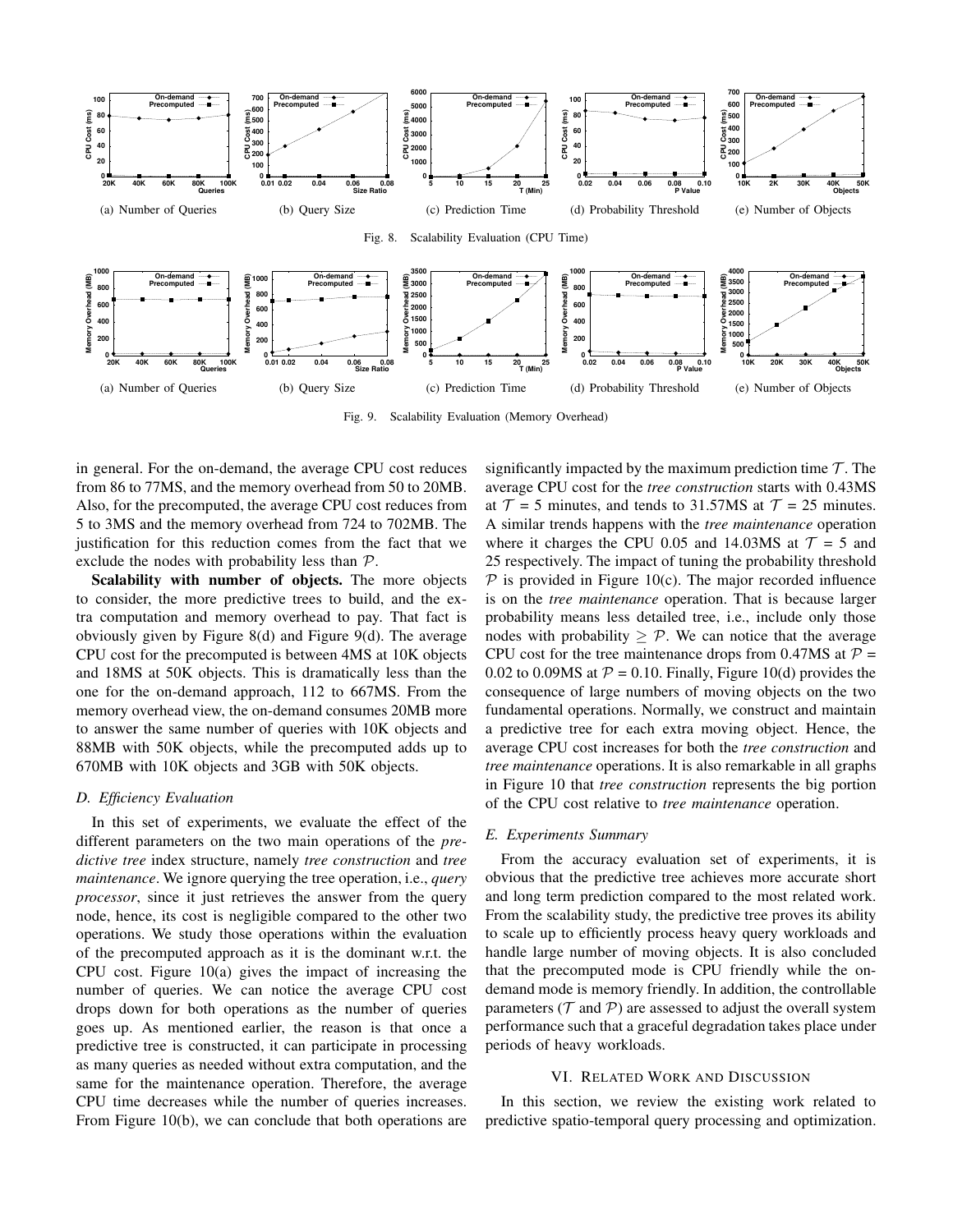

Fig. 10. Efficiency Evaluation Of Main Operations In The Predictive Tree

Then, we summarize the related prediction models for moving objects. This review of related work leads us to the question of how the predictive tree fits in the bigger umbrella of spatiotemporal query processing, how it is different from existing techniques and, more interestingly, how it would complement and integrate with the existing predictive query processing techniques and prediction models.

## *A. Predictive Spatio-temporal Query Processing*

Existing algorithms for predictive query processing can be classified, according to the query type, into the following categories:

(1) *Range queries*, i.e., [13], [25], [30]. A predictive range query has a query region  $R$  and a future time window  $T$ , and asks about the objects that are expected to be inside R within the time window  $T$ . A mobility model [13] is used to predict the path of each underlying moving object that is being monitored by the system. Most existing work considers the query region to be a rectangle. However, the Transformed Minkowski Sum is used to address circular region ranges [30].

(2) K*-nearest-neighbor queries*, i.e., [3], [22], [30]. A predictive  $K$ -nearest-neighbor query has a point location  $P$  and a future time window  $T$ , and asks about the  $K$  objects expected to be closest to  $P$  within the time window  $T$ . Two algorithms, RangeSearch and KNNSearchBF [30], are introduced to traverse a spatio-temporal index tree (the TPR/TPR<sup>∗</sup> -tree) to answer range and KNN queries, respectively. Sometimes an expiry time interval is attached to a  $kNN$  query result [26], [27] to indicate the future time window during which the answer is valid.

(3) *Aggregate queries*, i.e., [2], [9], [24]. A predictive aggregate query has a query region  $R$  and a future time window T, and asks about the number of objects  $N$  expected to be inside  $R$  within the time window  $T$ . The approximate query processing approach in [24] employs an adaptive multidimensional histogram (AMH), a historical synopsis, and a stochastic method to provide an approximate answer for aggregate spatio-temporal queries about the future in addition to the past and the present. A generic query processing framework named *Panda* [9] is introduced to evaluate predictive queries for moving objects on Euclidean space.

#### *B. Prediction Models*

In fact, many prediction models have been proposed to predict the next movements of an object. One group of these prediction models are based on the Euclidean space, e.g., [9], [28], [25], [30], where objects can move freely in the two dimensional space without any constrains, i.e., without being restricted to move over edges of a road network. Furthermore, these models use Euclidean distance rather than the cost to traverse an edge within a road network graph.

Another group of prediction models that consider movements on road networks has been recently proposed, e.g., [12], [13]. The basic idea in these models is to calculate a turning probability based on applying some data mining and statistical techniques, i.e., association rules and decision trees, on the objects' historical trajectories. These models suffer from the following drawbacks: 1) The process of building a predication model requires large amount of historical trajectories, which may not be available due to privacy concerns or lack of coverage in rural areas. 2) Dispatching a data mining based model in a system that serves millions of objects places a significant overhead on computation and memory resources. Hence, responsiveness to changes in the moving objects patterns may be slow.

# *C. Discussion*

To summarize, we would like to discuss how the *predictive tree* fits under the bigger umbrella of predictive spatiotemporal query processing and how it complements the wealth of existing techniques discussed earlier in this section. More specifically, we emphasize the following characteristics.

First, the predictive tree is a generic index structure in the sense that it is neither built for a single type of predictive queries nor for a single query processing algorithm. Rather, it provides a shared infrastructure for evaluating various types of predictive queries using various algorithms.

Second, many of the aforementioned techniques inherently depend on the object's past trajectory to accomplish the job. In the absence of such historical trajectories, the predictive tree provides a basis for these techniques to start with a predicted trajectory that is computed solely using the connectivity of the road network and, then, enhance the prediction quality as more historical data becomes available. Consequently, the aforementioned techniques are invited to utilize the predictive tree in the absence of historical data.

Third, while some of the previously mentioned systems are limited to the Euclidean space, the predictive tree is designed to handle predictive spatio-temporal queries on road networks. All computations are based on the underlying road